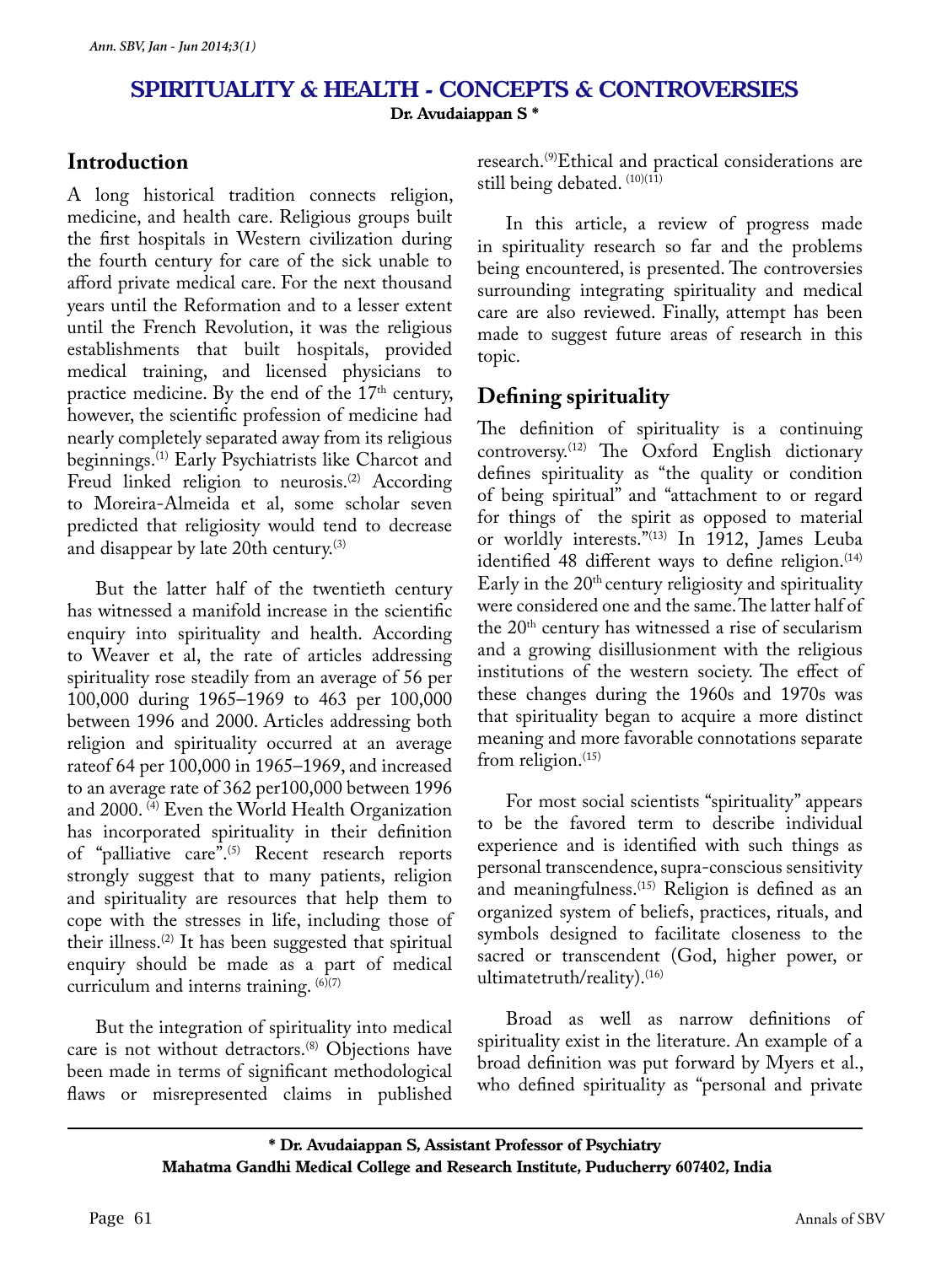beliefs that transcend the material aspects of life and give a deep sense of wholeness, connectedness, and openness to the infinite". According to this conception, spirituality includes (a) belief in a power beyond oneself, (b) behavior in relation to the infinite such as prayer, (c) meaning and purpose of life, (d) hope and optimism, (e) love and compassion, (f) moral and ethical guidelines (g)transcendental experience. Another broad definition has been given by Lewis who conceived spirituality as the life affirmed in a relationship with God, self, community, and environment which leads to the nurturance and celebration of wholeness. Within this context, spiritual needs include meaning, purpose and hope, transcendence circumstances, integrity and worthiness, religious participation, loving and serving others, cultivating thankfulness, forgiving and being forgiven, and preparation for death and dying.<sup>(17)</sup>

As cited by Hill et al, <sup>(15)</sup> Spilka<sup>(18)</sup> has concluded in his 1993 review that the current understanding of spirituality fall into one of three categories: 1) a God oriented spirituality where thought and practices are premised in theologies either broadly or narrowly conceived; 2) a world oriented spirituality stressing one's relationship with nature or ecology and 3) a humanistic (or people oriented) spirituality stressing human achievement or potential. Thus, according to Spilka, spirituality should be viewed as a multidimensional concept. This view is shared by a number of researchers who have proposed<br>various multidimensional frameworks.<sup>(19)(20)(21)</sup> multidimensional frameworks.<sup>(19)(20)(21)</sup> Similarly Worthington et al also identified four types of spirituality, with the first one more related to religion: religious spirituality (closeness and connection to the sacred defined by religion), humanistic spirituality (closeness and connection to mankind), nature spirituality (closeness andconnection to nature), and cosmos spirituality (closeness and connection to the whole of creation). (22) An integration of the literature shows that several elements are commonly employed in the definition of spirituality. These include meaning and purpose of life, meaning of and reactions to limits of life such as death anddying, search for the sacred or infinite, including religiosity, hope and hopelessness, forgiveness, and restoration of health. Lau pointed out that three key elements of spirituality had been identified in the literature.

The first element is horizontal as well as vertical<br>relationships in human existence. While relationships horizontal relationships are related to oneself, others, and nature, vertical relationship involves a transcendental relationship with a higher being. The second element is beliefs and values which are integral to answers to spiritual questions such as life and death. The third elementis the meaning of life.<sup>(17)</sup> Analyzing each element individually and all elements collectively within a multidimensional framework would be a fruitful way forward to approach the study of spirituality. $(23)$ 

### **Instruments to measure spirituality**

Shek identifies two broad strategies to assess the construct of spirituality: quantitative approach and qualitative approach. In the quantitative approach, either single items or scales are used to assess spirituality. For example, researchers have used single items to assess a respondent's ranking of the importance of things in life, such as wealth, family, health, friends, social status, and peace of mind. Also, researchers use a few items to assess religiosity and religious involvement. Obviously, both singleitem measure and multiple-item measures are problematic because their reliability and validity have not been examined. To overcome such problems, psychological scales have been developed to measure the construct of spirituality. Some examples include the Spiritual Well-BeingScale, Purpose in Life Questionnaire, Templer's Death Anxiety Scale, Enright Forgiveness Inventory, and Herth HopeIndex.<sup>(17)</sup>

Qualitative methods (such as open-ended questions, drawing, verbal commentary techniques, and case studies) are also employed to examine spirituality, particularly in the clinical settings. The common features of qualitative research include naturalistic inquiry, inductive analysis, holistic perspective, qualitative data, personal contact and insight, dynamic system, unique case orientation, empathetic neutrality, and design flexibility. For example, children have been invited to draw pictures about their attitudes towards death and dying. While qualitative study can capture the perspectives of the informants and is a more naturalistic form of research, it is often criticized as biased and polluted by ideological preoccupations.<sup>(17)</sup>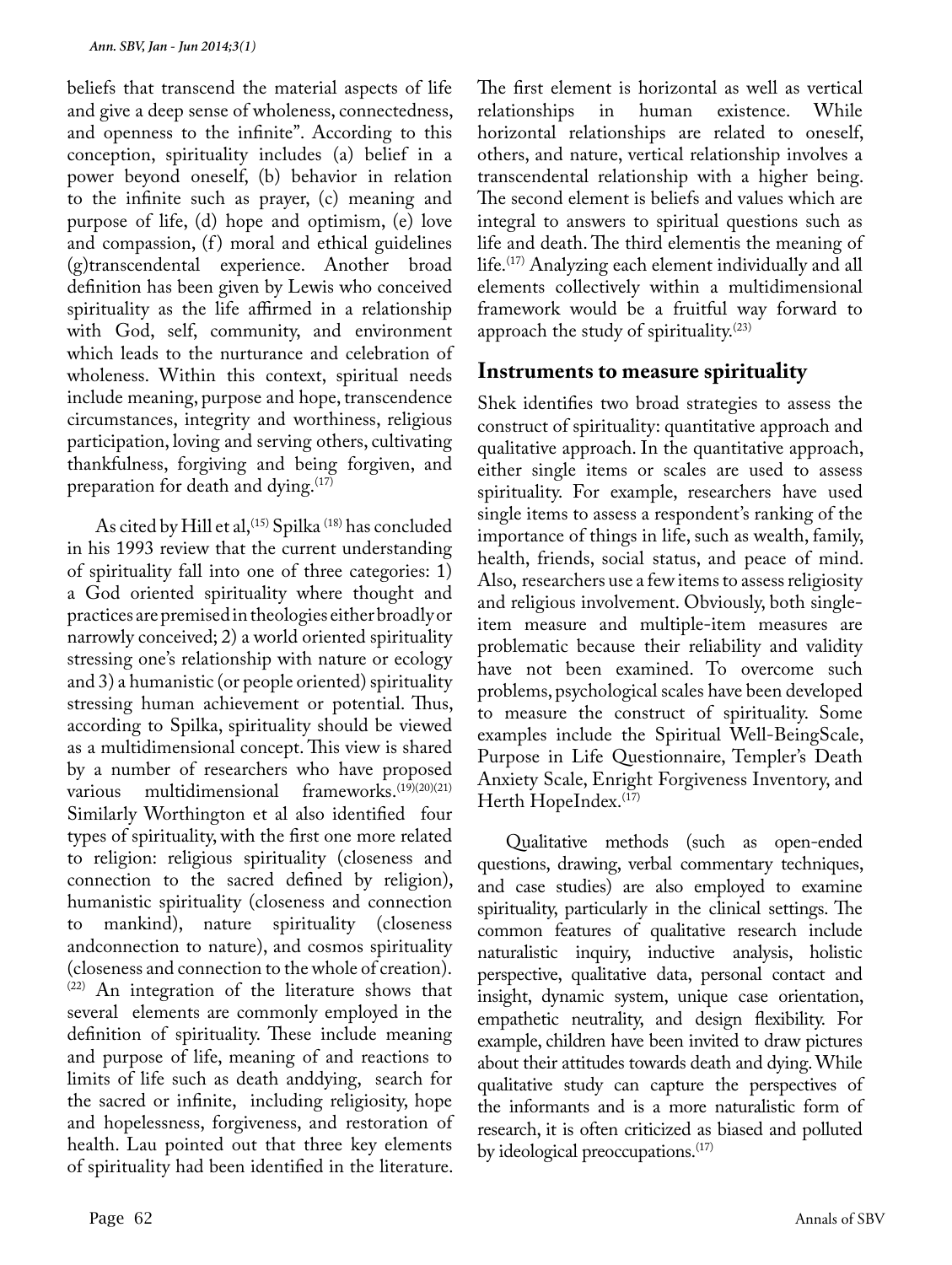Monod et al, in a systematic review of instruments to assess spirituality, identified a twostep process in development of instruments to assess spirituality.<sup> $(24)$ </sup> The first step would be the definition of the conceptual aspect of spirituality that the instrument intends to assess. The second step would be the definition of items that operationalize the spirituality concept inquestion. They also proposed a classification of instruments that follows this line of reasoning in instrument development.(24)

#### **1. Conceptual Classification**

This classification is based on the underlying concept of spirituality that the instrument mainly intends to capture from the point of view of the authors who developed the instrument. Four common categories of measures are described: general spirituality, spiritual well-being, spiritual support or coping, and spiritual needs. $(24)$ 

#### **2. Functional Classification**

This classification is based on the examination of all items within the instrument. Three categories of items are proposed, according to the expression of spirituality they intend to capture:

**a.** Measures of cognitive expressions of spirituality:

These items intend to measure attitudes and beliefs toward spirituality (e.g., "Do you believe meditation has value?"). These measures have been shown to be relatively stable within individuals over time.

**b.** Measures of behavioral expressions (public or private practices) of spirituality (e.g., "How often do you go to church?"). These measures are also supposed to be stable over time.

**c.** Measures of affective expressions of spirituality: These items intend to capture feelings associated with spirituality (e.g., "Do you feel peaceful?").These measures illustrate the patient's spiritual state, which is not necessarily stable over time. Spiritual states might change over time along a hypothesized spectrum of wellness ranging from spiritual well-being to spiritual distress. A spiritual state might be worse because of external stressors such as illness or bereavement, or improved by



**Figure 1 Process generally used to develop instrument to assess spirituality**.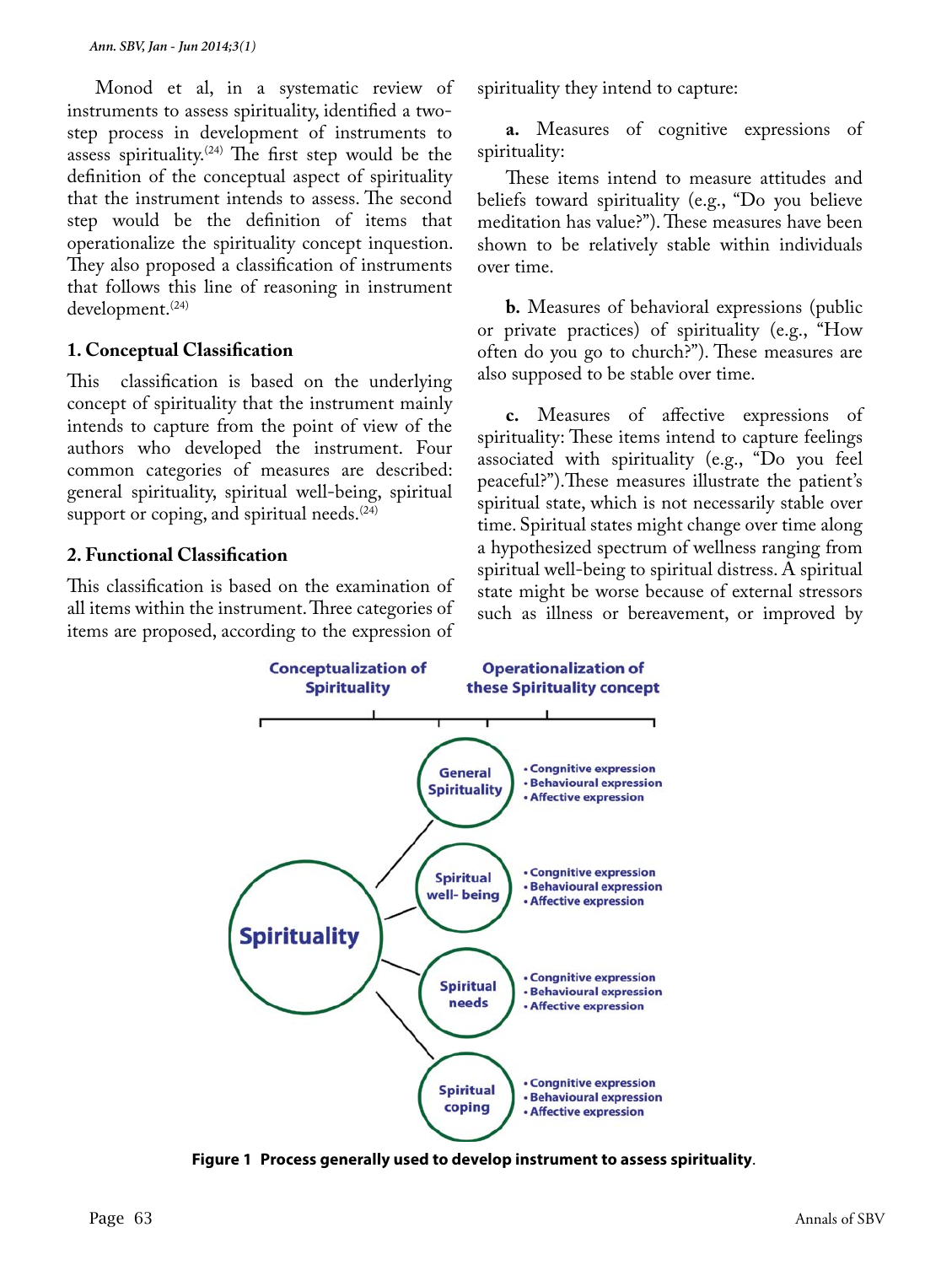spiritual intervention.<sup>(24)</sup>

# **Health Benefits of Spirituality**

Many of those faced with illness turn to faith traditions and spiritual beliefs for aid and comfort. This is seen among hospitalized patients, 94% of which believe spiritual health to be as important as physical health. $(25)$  Thus spirituality and religion are major target areas for holistic health care of patients. Koenig et al, have reviewed 1200 scientific articles demonstrating an association between various physical and mental health benefits and spirituality, in  $2001$ .<sup>(16)</sup> Since then, there had been a growing body of research in this aspect. However, most studies have not made a distinction between religiosity and spirituality and often use these terms interchangeably and with varying definitions. (8) Measurement of spiritual variables are also ambiguous, with many studies utilizing crude, single-item indices of global religious involvement (e.g., How often do you attend church or religious services?), which do not assess for specific aspects or positive and negative dimensions of spirituality. Consequently, findings have been inconsistent, and functional relationships between spirituality and health, including directions and mechanisms of effect, remain largely unclear.<sup>(26)</sup>

A majority of the nearly 350 studies of physical health and 850 studies of mental health that have used religious and spiritual variables have found that religious involvement and spirituality are associated with better health outcomes.<sup> $(27)$ </sup>During the past 3 decades, at least 18 prospective studies have shown that religiously involved persons live longer.<sup>(27)</sup> Studies have found that religious/ spiritual involvement is associated with lesser risk of cardiovascular disease,<sup>(27)</sup> rheumatoid arthritis,<sup>(28)</sup> lower blood pressure, with health-promoting behaviors such as more exercise, proper nutrition, more seat belt use, smoking cessation, and greater use of preventive services.<sup> $(27)$ </sup> In addition, religious involvement predicts greater functioning among disabled persons.(27) Finally, religious involvementis associated with fewer hospitalizations and shorter hospital stays. $(27)$ 

Spirituality/religiosity plays a major role in end of life care by giving strength and hope to terminally ill patients.<sup> $(29)$ </sup> In patients with HIV, higher levels of spirituality/religion have been associated with better immune function, survival, health-related quality of life, life satisfaction, treatment success, medication adherence, and overall well-being.<sup>(30)</sup> Spirituality is also a powerful coping mechanism providing older adults with the ability to adapt to changing individual needs.(31)

Spirituality is recognized as an important aspect of mental health.<sup>(2)</sup> Role of spiritual well-being in mental health has been examined in relationship to depression, anxiety, schizophrenia. But most investigators use religiosity and spirituality as interchangeable terms, making it difficult to separately estimate the effect of spirituality on mental health. One study found that placing high importance on spiritual values is associated with higher lifetime depression, mania, and social phobia.(32)

Smith and colleagues conducted a metaanalysis of 147 studies that involved nearly 100,000 subjects. The average inverse correlation between religious involvement and depression was 20.1, which increased to 0.15 in stressed populations. Religion has been found to enhance remission in patients with medical and psychiatric disease who have established depression. The vast majority of these studies have focused on Christianity; there is a lack of research on other religious groups. (33) Studies on anxiety and religion have yielded mixed and often contradictory results that may be attributed to a lack of standardized measures, poor sampling procedures, and failure to control for threats to validity, limited assessment of anxiety, experimenter bias, and poor operationalization of religious constructs.(34) Research on schizophrenia & spirituality is still infantile; Mohr et al found that for some patients, religion instilled hope, purpose, and meaning in their lives, whereas for others, it induced spiritual despair. Most reported that religion lessened psychotic and general symptoms, increased social integration, reduced the risk of suicide attempts, reduced substance use, and fostered adherence to psychiatric treatment.<sup>(35)</sup>

In individuals with substance abuse, spirituality has been shown to be a significant and independent predictor of recovery and/or improvement in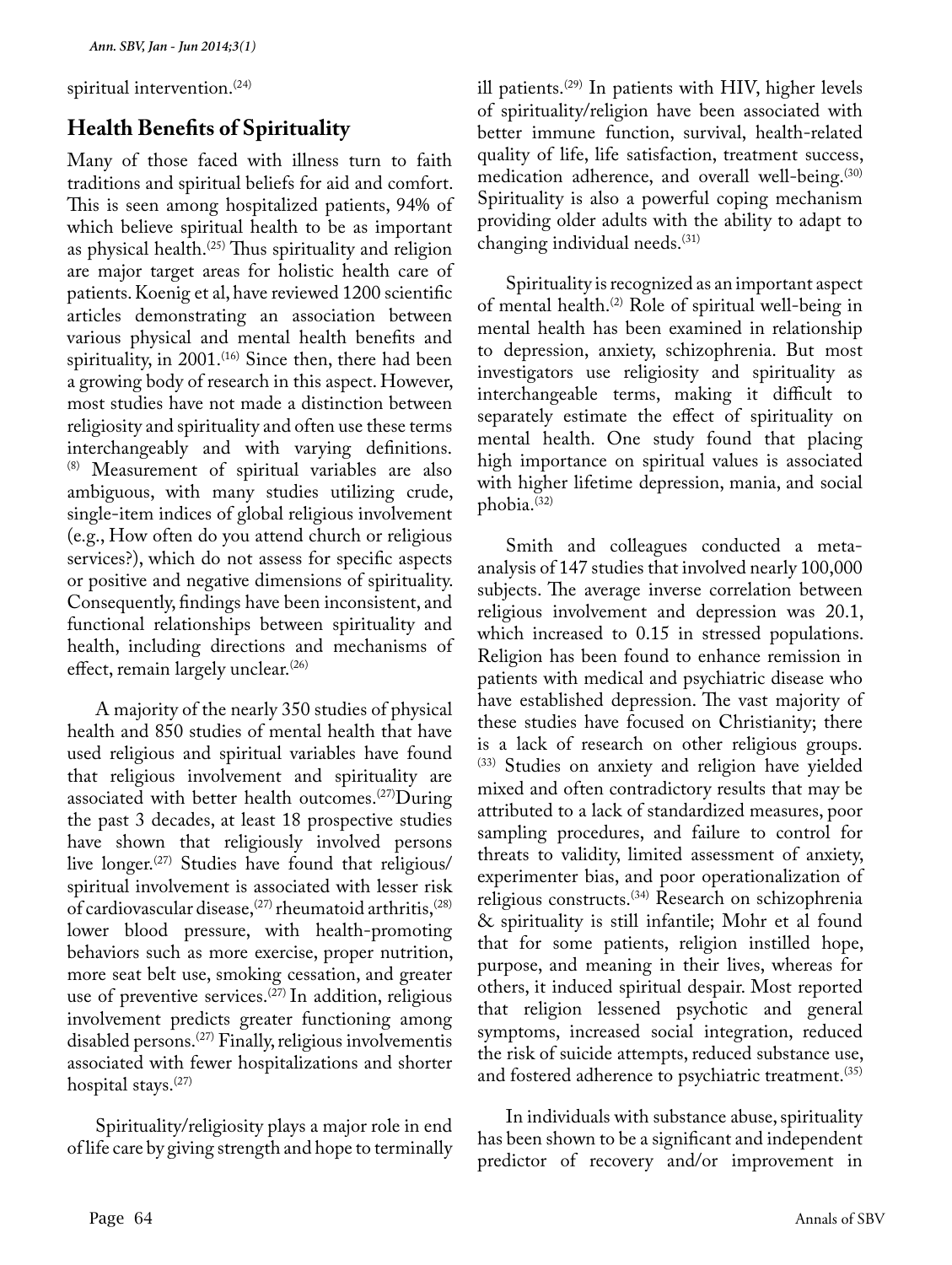indices of treatment outcome. Levels of spirituality increase between treatment entry and subsequent recovery, and levels of spirituality may be greater in individuals whose recovery is successful compared to those who have relapsed. Length of sobriety has also been positively associated with spirituality, while commitment to a higher power may lessen the severity of relapse episodes.

### **Criticisms to inclusion of spirituality into mainstream medicine**

There have been number of criticisms to above findings.(8,9,37) These can be viewed in two aspects – methodological and ethical objections. Methodologically, first objection would be that most of the studies done in spirituality are simple observational studies that link a spiritual variable to physical or mental health. But, as pointed out by Sloan et al, these results are to be controlled for confounders such as age, sex, education, ethnicity, socioeconomic status and health status. Failure to do so, as is the case in many studies, may point to seemingly important findings where none exist.(8)The second methodological objection would be the operationalization of the concept of spirituality. Though various authors have tried to clarify the concept, $(38)$  still there is a great deal of overlap between the definitions of religiosity and spirituality, which makes any meaningful extrapolation of data concerning health benefits difficult. Also most studies take into account only "outward" religious or spiritual activities such as going to church, mass prayers etc., but fail to consider "inward" Spiritual practices like praying at home, reading scriptures etc., which are also very common among religiously inclined. Finally there is a great deal of inconsistencywithin published data. Effects which have been shown in some studies have not be replicated in other samples.<sup>(8)</sup> Most of these studies also have poor inter-cultural comparability. Spirituality being a culturally varying concept, this needs to be addressed.

Ethically, the first objection would be that, most physicians are ill-trained and ill-suited to discuss spiritual issues with the patients and are prone to misguiding patients.(39) Also, the physician-patient relationship is asymmetric: physicians expect patients to comply with their recommendations, and patients generally accede to this authority. Recommending religion to patients in this context may be coercive.(37) Linking religious activities and better health outcomes can be harmful to patients, who must confront age-old folk wisdom that illness is due to their moral failure. $(8)$  If, as advocated by proponents of spirituality, we distinguish discreet patient groups for whom religion and spirituality are important from those for whom they are not, physicians run the risk of discriminating by encouraging only the former group to engage in religious activity.(37)

#### **Conclusion**

To conclude, even though there is a great deal of evidence suggesting a link between spirituality and health, the lack of conclusive evidence in the form of randomized controlled trials make it difficult to assess the true clinical benefit of spirituality. But as it is asked, how can we measure faith, which is a radical opposite of the method of scientific enquiry with scientific tools. Also, the ethical objections pointed out by experts should be taken into account. Till these concerns are addressed, it would be premature to formally include spirituality in the current clinical model.

## **References**

- 1. Koenig HG. Religion, spirituality, and medicine: how are they related and whatdoes it mean?Mayo Clin Proc. 2001 Dec;76(12):1189-91. Review.
- 2. Verghese A. Spirituality and mental health. Indian J Psychiatry. 2008 Oct;50(4):233–37.
- 3. Moreira-Almeida A, Neto FL, Koenig HG. Religiousness and mental health: areview. Rev Bras Psiquiatr. 2006 Sep;28(3):242-50.
- 4. Weaver AJ, Pargament KI, Flannelly KJ, Oppenheimer JE. Trends in the Scientific Study of Religion, Spirituality, and Health: 1965–2000. J Relig Health . 2006 Mar;45(2):208–14.
- 5. World Health Organization. WHO Definition of Palliative Care [Internet]. [cited 2014 Feb 24]. Available from: www. who.int/cancer/palliative/definition/en
- 6. Graves DL, Shue CK, Arnold L. The role of spirituality in patient care: incorporating spirituality training into medical school curriculum. Acad Med. 2002 Nov;77(11):1167.
- 7. Pettus MC. Implementing a medicine-spirituality curriculum in a community-based internal medicine residency program. Acad Med. 2002 Jul ;77(7):745.
- 8. Sloan RP, Bagiella E, Powell T. Religion, spirituality, and medicine. Lancet. 1999;353(9153):664–7.
- 9. Sloan RP, Bagiella E. Claims about religious involvement and health outcomes. Ann Behav Med. 2002 Jan ;24(1):14–21.